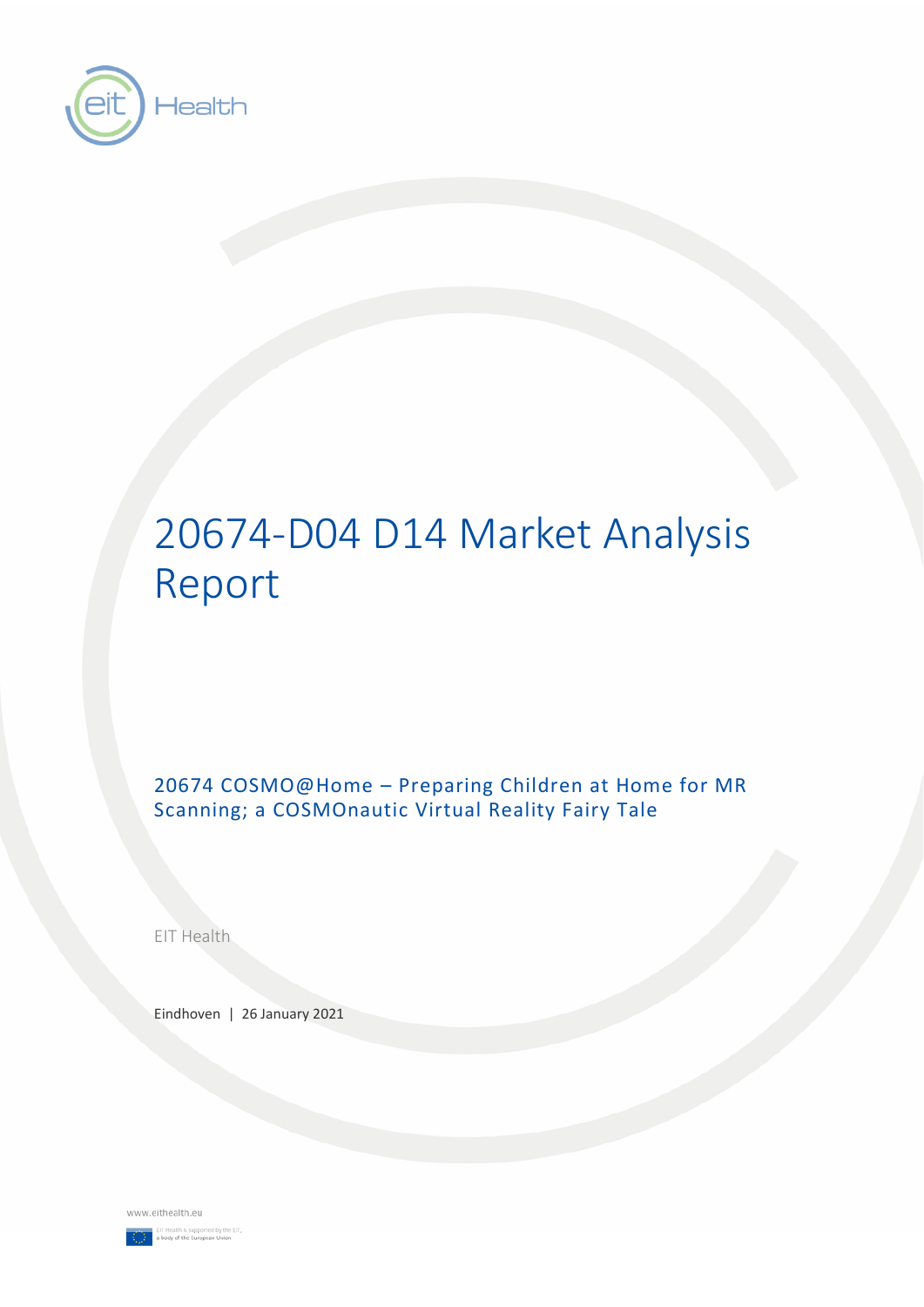

## <span id="page-1-0"></span>Contents

| Attachment 1: MRI preparation for pediatric patients - scientific literature overview 9 |
|-----------------------------------------------------------------------------------------|
|                                                                                         |
|                                                                                         |
|                                                                                         |
|                                                                                         |
|                                                                                         |
|                                                                                         |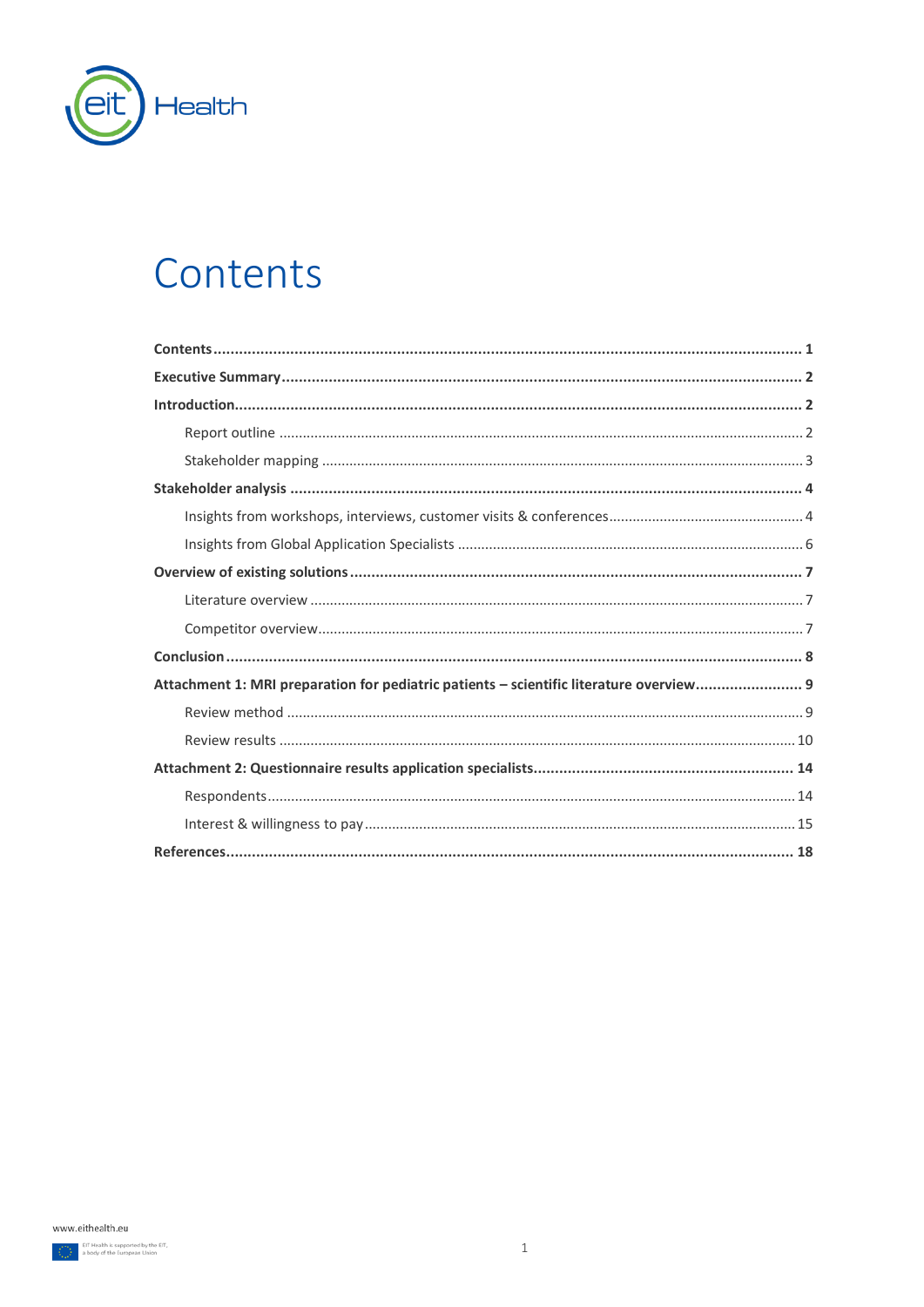

# <span id="page-2-0"></span>Executive Summary

This report summarizes the results of stakeholder analysis for the EIT-COSMO@home project. This analysis consisted of three steps:

- First, relevant stakeholders were identified, distinguishing between users (e.g., patients, child life specialists) and decision-making units (DMUs, e.g., radiology managers) in three levels: the target group, primary influencers, and secondary influencers.
- Next, we engaged with stakeholders from the target group and primary influencers (pediatric patients & their parents, MR Technologists, Radiologists, heads of (pediatric) radiology, C-suite members, Child Life Specialists, and referring physicians). We did this through conversations, workshops, conferences, and studies. Because there was limited geographical diversity in the stakeholders we initially engaged with, we also gave eight workshops to Global Application Specialists from different markets (incl. South East Asia, Latin America, the Middle East, and Japan). We administered questionnaires to gauge the interest, needs & willingness to pay in these markets.
- Finally, we conducted an extensive literature review and created a competitor overview to understand better how our proposed solution compares to existing solutions. Based on this analysis, we conclude that there is a need for an interactive app to reduce anesthesia rates in pediatric MRI. Stakeholders indicate a need for a solution that is accessible (e.g., available in multiple languages; adaptive to patients with different developmental ages), engaging, and gamified. Various stakeholders highlight other rationalizations for using the app, but their needs largely converge. From the analysis, two clear themes emerged: the need for accessibility of the app (e.g., in terms of language & costs) and the need for interactivity/serious gamification. Implications for further development/productization are discussed,

# <span id="page-2-1"></span>Introduction

## <span id="page-2-2"></span>Report outline

Undergoing an MRI-exam can be a stressful experience for pediatric patients and their parents/ caregivers. The COSMO@home project develops a COSMO@Home app that prepares pediatric patients for their MRI-exam so they know what to expect and, hopefully, can be scanned without anesthesia/sedation the future. The current report aims to summarize the results of an analysis of the needs of intended users and customers of the COSMO@home app. This report starts by outlining the target group & primary/secondary influencers of the target group. Next, we summarize a stakeholder analysis. After this, alternatives to the COSMO@home app are reported, both from academic literature and existing commercial/non-commercial solutions. We conclude by summarizing what this analysis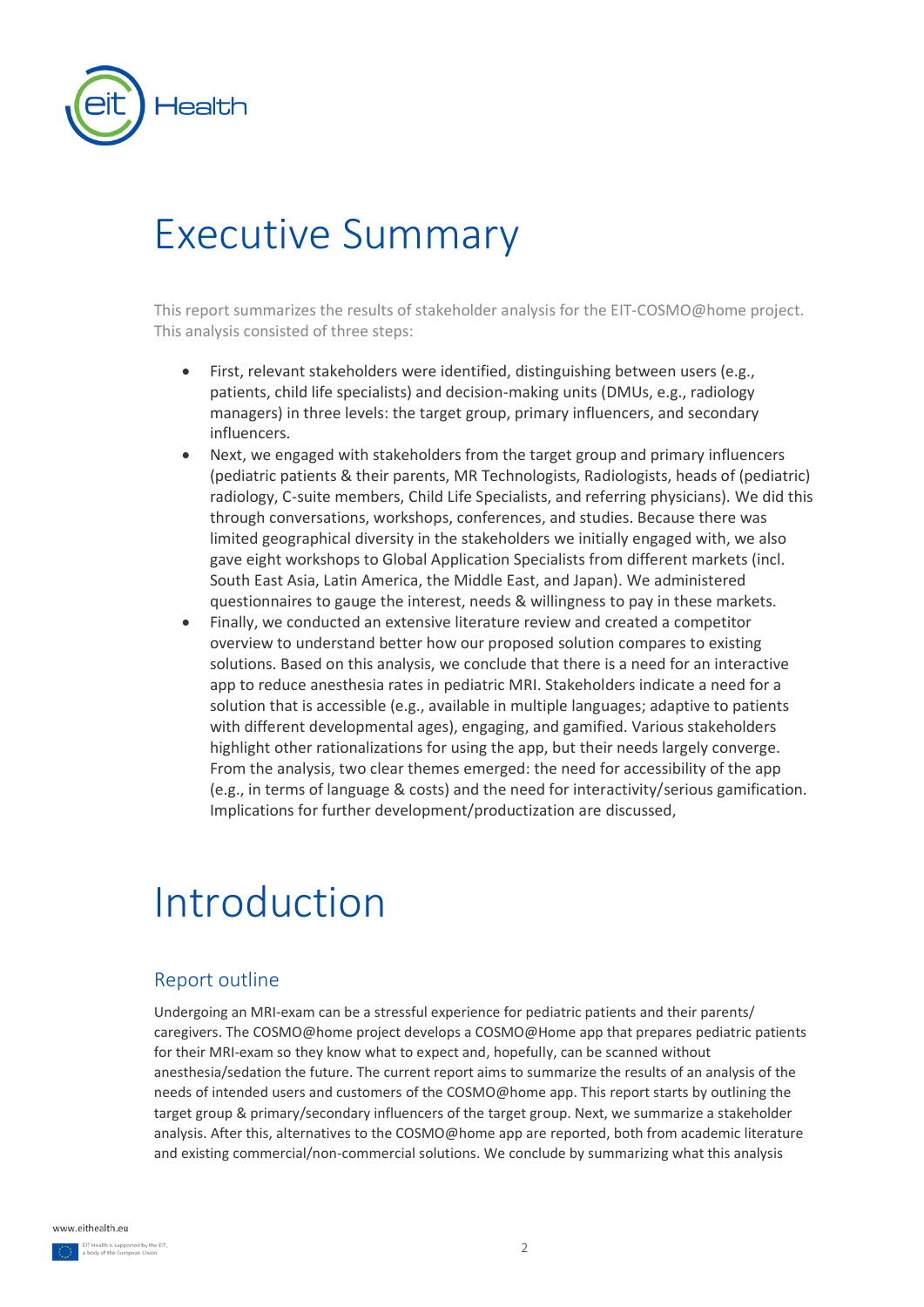

means for the COSMO@home project and how the features of the COSMO@home app relate to stakeholder needs.

## <span id="page-3-0"></span>Stakeholder mapping

When identifying stakeholders, there are different levels of stakeholders that can be identified. Figure 1 displays a stakeholder map outlining these various stakeholders (target group, primary influencers, and secondary influencers). The different levels of stakeholders can be divided into people how are deciding when implementing new technology (Decision Making Unit (DMU)) and people who will apply the technology (Main users). In the diagram, this is visualized by showing at the left-hand part the Decision Making Units (who make/influence purchasing decisions) and on the right-hand part the users. This diagram was used during an internal Philips workshop, including people from marketing, MRI technologists, application specialists, and clinical scientists.



*Figure 1*. Stakeholder map

As displayed in Figure 1, the following levels of stakeholders can be distinguished:

- 1. The target group (in dark blue), consisting of a) the Decision Making Units (DMUs), who are in charge of deciding to purchase the intended solution; and b) the Main users (the people who will be using the conscious solution).
- 2. The primary influencers (in light blue): these are people who have a stake in the solution but are not intensely using it and are not in charge of making a purchasing decision. They can exert influence on the decision making process (DMUs) and/or users.
- 3. The secondary influencer (in grey): they may exert influence on the primary influencers and/or may impact the target group, but this effect is less direct than the impact of the primary influencer.

As part of the workshop outcome, the stakeholders can be defined as follows for the Cosmo@home app: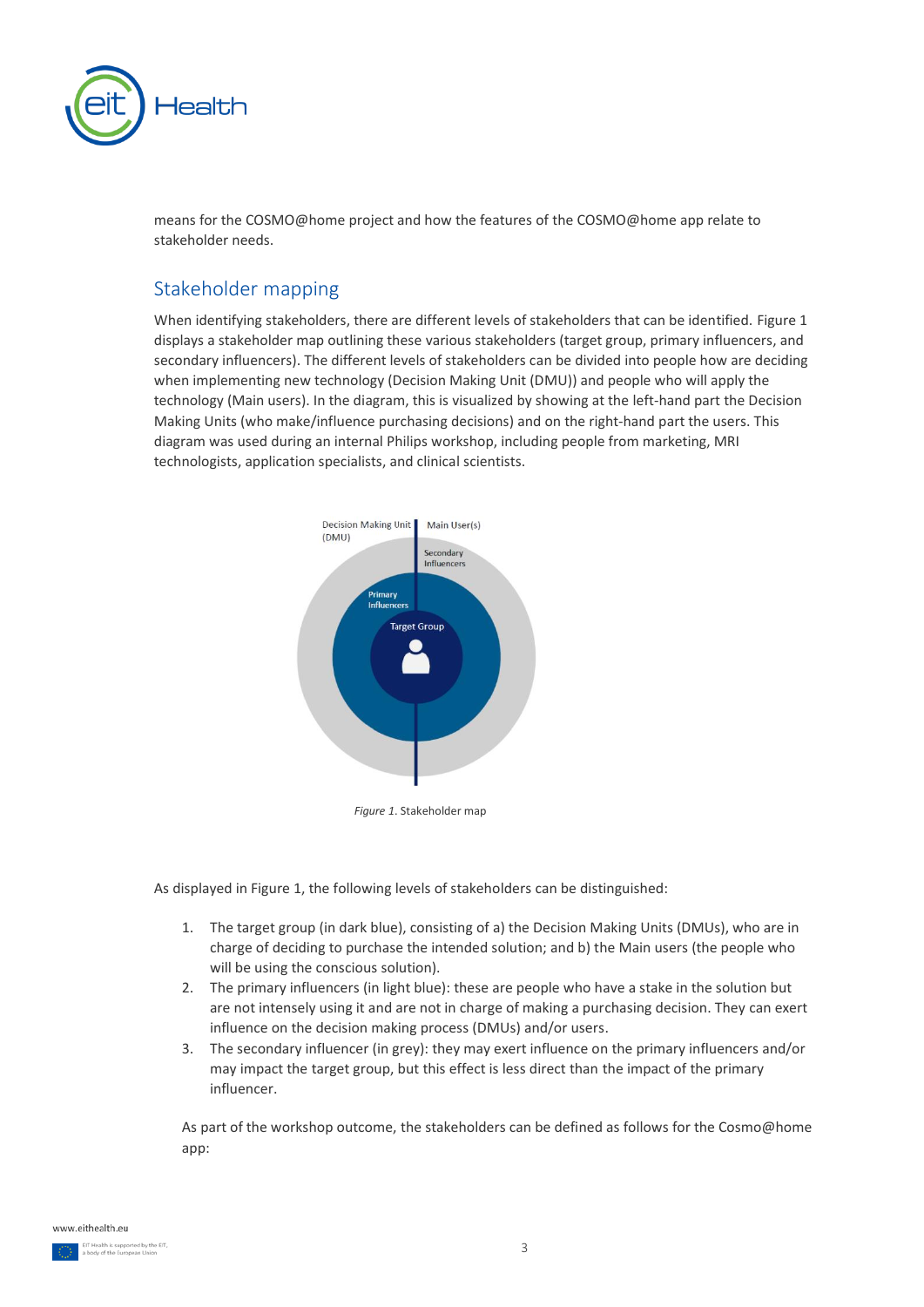

**Target group**

| <b>DMU</b>        | <b>Main User(s)</b>          |
|-------------------|------------------------------|
| Head of radiology | Patient                      |
| C-suite           | Patient's parents/caregivers |
|                   | <b>MR Technologist</b>       |
|                   | Child Life Specialist        |
|                   |                              |

**Primary influencers**

| <b>DMU</b>             | <b>Main User(s)</b> |
|------------------------|---------------------|
| Child Life specialist  | Referring physician |
| <b>MR Technologist</b> |                     |

#### **Secondary influencers**

| <b>DMU</b>                                        | <b>Main User(s)</b>   |
|---------------------------------------------------|-----------------------|
| Anesthesiologist                                  | Media/public opinion  |
| Health insurance companies                        | Patient organizations |
| Professional organizations (e.g., Association for |                       |
| Child Life Specialists)                           |                       |
| Media/public opinion                              |                       |

These stakeholders all have a role to play in the successful adoption of COSMO@home app, but the influence of the Target group & primary influencers is the largest. As such, we focused most of our effort on analyzing the needs of these groups.

# <span id="page-4-0"></span>Stakeholder analysis

## <span id="page-4-1"></span>Insights from workshops, interviews, customer visits & conferences

Through several channels, we tried to interact with as many stakeholders as possible. These discussions took place throughout 2019 and 2020: after the onset of the COVID-epidemic, the number of face-toface meetings reduced drastically, and we were forced to have more limited online interactions. Because many conferences were moved, canceled, or held online, interaction possibilities were more limited in Q2-Q4 of 2020 than for Q1 2020 and 2019.

Project members (or their colleagues) discussed the proposition with radiologists, heads of (paediatric) radiology, C-suite members, MR technologists, and Child Life Specialists at several conferences (incl. The European Society for Pediatric Radiology, Society for MR Radiographers & Technologists/International Society for Magnetic Resonance in Medicine, Society for Pediatric Radiology and Radiology Society North America). During these conferences, the solution was presented via slide deck on a display/tablet to interested health care providers (HCPs), and in some instances, short demos of the app were given (e.g., of the introduction video used in the app and overview of possible components). The length and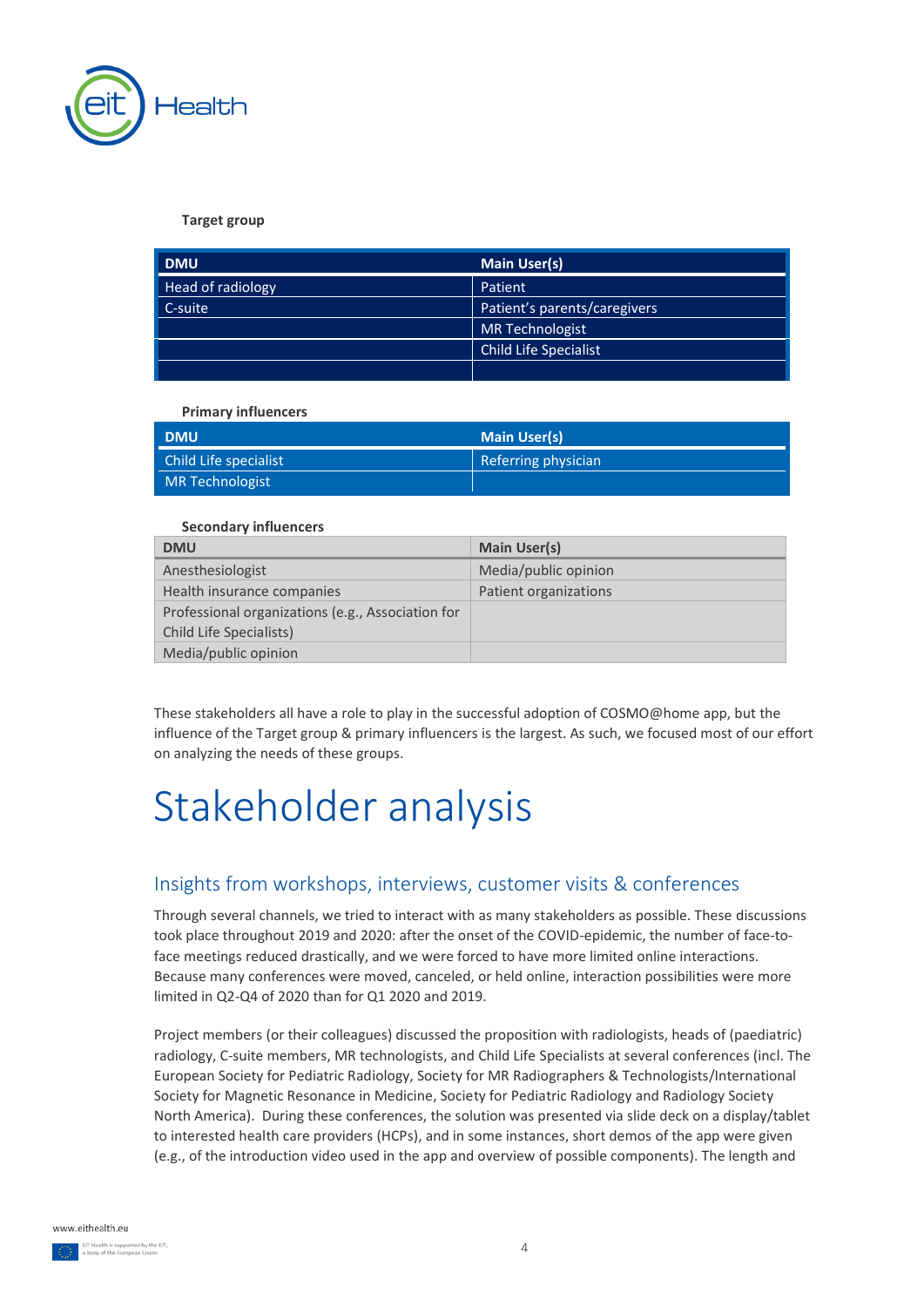

content of these interactions varied, depending on practical considerations; some discussions lasted for mere minutes while others stayed for more than an hour.

In addition, project members visited several hospitals prior to COVID19, amongst others in Germany, Belgium, The Netherlands, and Spain, to have in-depth conversations onsite. Workshops were organized in Germany (for radiologists/heads of radiology) and Leuven (for radiologists and pediatricians, who are often the referring physicians for pediatric MRI scans).

In addition, UZ Leuven tested the COSMO@Home app in clinical practice and received feedback from pediatric patients & their parents. To obtain additional input to gauge parents' & patients' needs in another geography, Philips initiated another study at a hospital in the US (Cincinnatti Hospital & Medical Center) and received in-depth feedback from 28 pediatric MRI-patients (aged 5 to 9) and their parents.

The consortium interacted with stakeholders from the target group and primary influencers as described in the introduction. Many of the needs stakeholders voiced converged, albeit sometimes for different reasons. For example, although many stakeholders indicated that they wished to reduce the need for anesthesia, their reasoning differed. For instance, whereas parents told that anesthesia was unpractical because it increased the time their child had to spend at the hospital, highlighted the difficulty of keeping their child sober before the MRI exam or discussed their child's fear of a needle procedure to induce anesthesia, other stakeholders voiced different reasoning to reduce anesthesia rates. For example, one head of radiology highlighted safety concerns, while a C-suite member we talked to mentioned a need to improve patient satisfaction rates in her hospital.

As such, different stakeholders discussed different needs and concerns, but these mostly led to similar requirements. Although most of the stakeholders were highly positive about the proposed solution, several radiologists and MR Technologist mentioned that changing to a sedation-free workflow is challenging and will not be achievable for all patients. Additionally, several Child Life Specialists in the North America-market highlighted the need to include many different languages in the app to make it accessible to different patients and their parents. They also highlighted a need to complement the app with non-digital material (books, information leaflets or other information sources) to make it accessible to parents who may not have unlimited internet access. Finally, they highlighted that the app needs to be free for patients & their parents: otherwise, the children who may need it most may not have access. Several Child Life Specialists highlighted that this is a matter of equity, fairness, and effectiveness.

Several parents, child life specialists, and MR technologists highlighted the need for interactivity, adaptivity, and serious gaming. Child life specialists indicated that, for pediatric patients, calendar age and developmental age might differ, making it challenging to create age categories for an app. Fun, interactive, gamified content was regarded as essential to keep kids motivated to play the app. Moreover, child life specialists indicated that children do not learn passively: making sure the app teaches kids about MRI in different ways, with a lot of repetition and playfulness, ensures that kids master the required learning goals.

One final thing that was mentioned by several heads of radiology was pricing. Everyone agreed that patients should not have to pay for the app; instead, the hospital should cover costs. Several heads of radiology indicated that they would be unwilling to purchase an app if the price was too high. All of them suggested that the app should be free to use for patients. To investigate further, we asked 10 (heads of) radiology/radiologists to indicate if they would be willing to pay for a pediatric app if the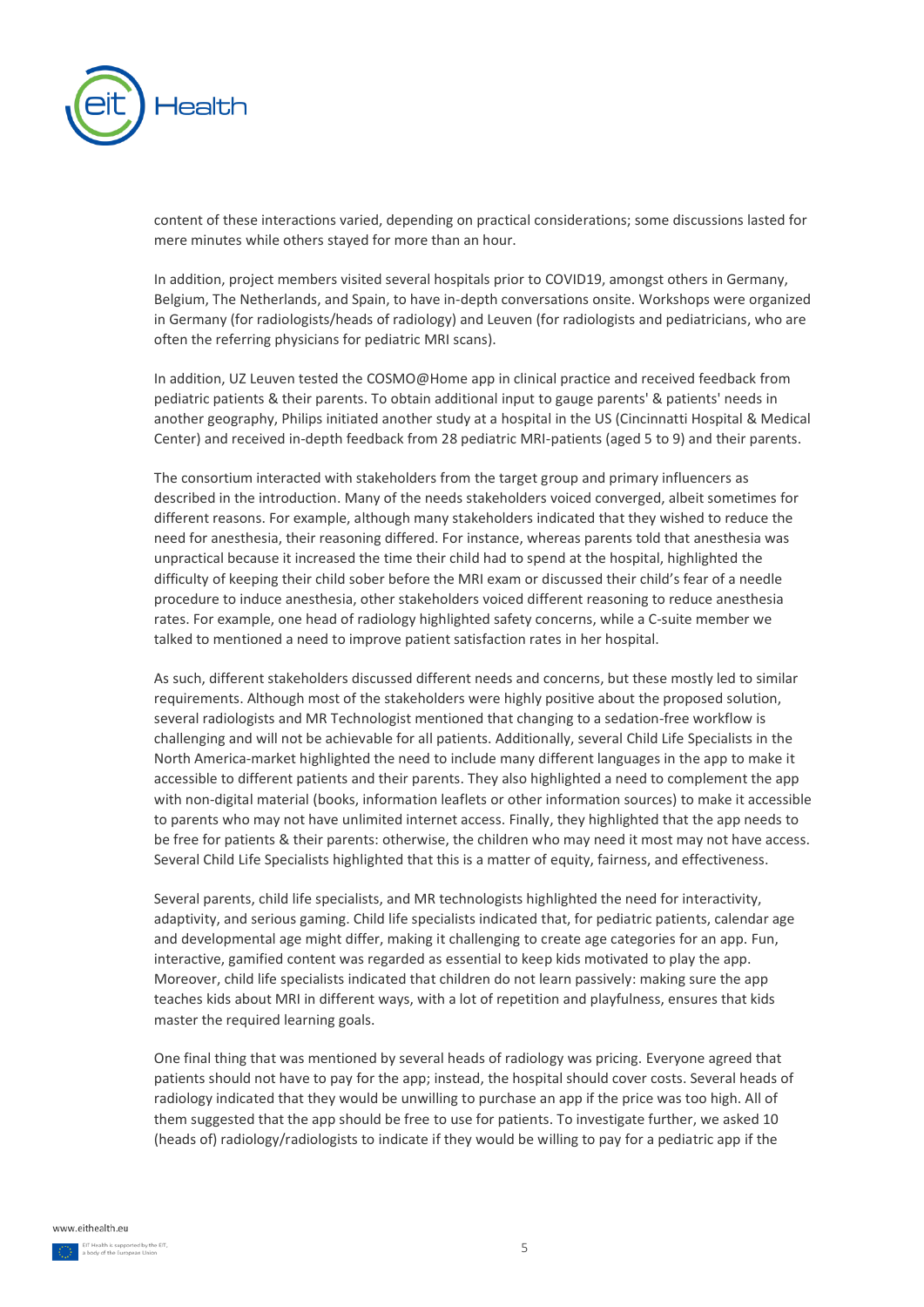

app's price was comparable to the price of a new coil. 7/10 said they would be willing to pay; 1 said only if the price was <5k: the other 2 showed no willingness to pay.

## <span id="page-6-0"></span>Insights from Global Application Specialists

The interactions mentioned above mostly focused on stakeholders in Europe and North America. We wanted to get a broader view of the potential needs/willingness to pay for customers in other markets. To gain insight into those markets that Philips operates in, in Q1 2020, project members gave eight workshops for global Philips MRI application specialists who work in hospitals across the globe. After the workshops, in which we showed (parts of) the proposed solution, we used a questionnaire to learn more about the needs/potential hurdles in different markets. Given that application specialists often work in multiple hospitals (e.g., traveling between sites) and interact with healthcare providers daily, global application specialists can help us gain much insight into possible acceptance of new solutions, user/customer needs, and market-specific needs/concerns.

Through the questionnaires, we received information from 74 application specialists from different regions (incl. amongst others: Japan, India, Latin America, Central/Eastern Europe, North America, Middle East/Turkey, Russia/Central Asia, Australia, India, and Southeast Asia). Attachment 2 contains more information about the markets that were covered, as well as detailed answers. In general, respondents indicated that they thought the hospitals they work in would be highly interested in an app to prepare pediatric patients, reporting slightly higher interest in a simple, generic app (M = 4.42 on a 5 point scale) than in a version that is tailored to the hospital (M = 4.32) or fully connected to the EMR (M = 4.19). Willingness to pay was rated as a bit lower, ranging from 3.51 for a connected version to 3.32 for a simple, generic version of an app. Many respondents indicated that a one-time sales model would be preferred over a pay-per-use/pay-per-moth model. Respondents from mature markets indicated higher acceptance of novel business models (such as pay-per-use) compared to emerging markets.

In addition to these quantitative data, applicant specialists gave detailed comments on all aspects of the proposed app, including the character (Ollie), offered games, and videos. This feedback helped us gauge the cultural acceptability of the proposed app to accommodate market-specific concerns and sensitivities. Many application specialists highlighted the need to ensure that the app is available in different languages and that it can be downloaded on both iPhone and Android phones. Several respondents indicated that, in their market, multiple languages are spoken besides the primary (official) language, ensuring availability in these languages (e.g., Spanish for the US; Russian for some countries in Central/Eastern Europe) increases the accessibility of the app to all patients. Moreover, many respondents highlighted the need to ensure that the app is fun/gamified, so kids are motivated to play it, and parents do not need to spend too much time helping their child.

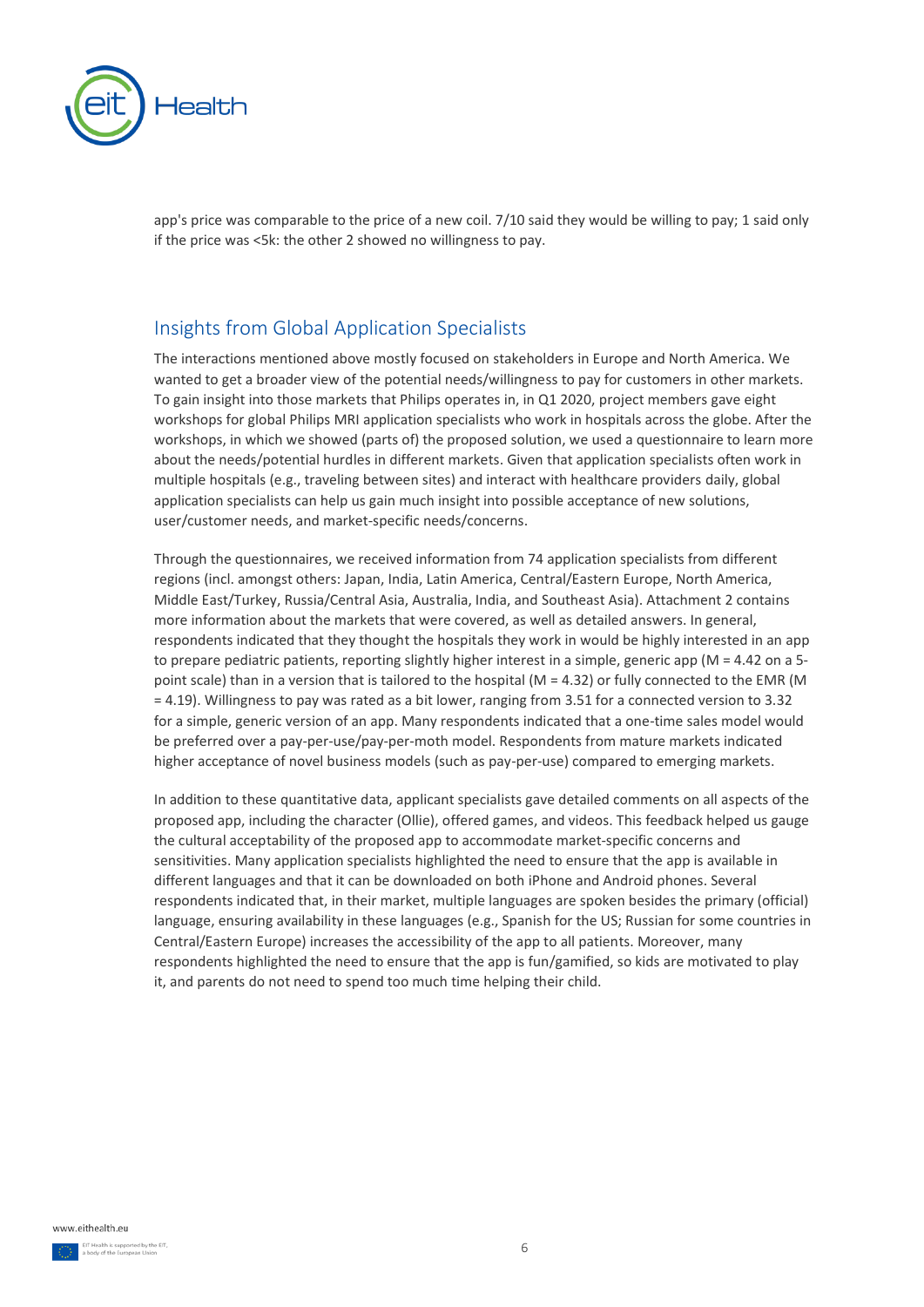

# <span id="page-7-0"></span>Overview of existing solutions

### <span id="page-7-1"></span>Literature overview

We conducted a literature review to identify alternatives to the COSMO@home app by looking at literature on interventions geared towards anxiety-reduction and/or anesthesia reduction in pediatric MRI. Attachment 1 contains a full overview of our literature analysis, including relevant references. Based on the current literature, MRI preparation seems beneficial and worth pursuing: however, there seem to be relatively few high-quality randomized clinical trials (RCTs) looking at the effects of comprehensive interactive, at-home serious gaming preparation.

### <span id="page-7-2"></span>Competitor overview

To get more insight into existing competitor solutions, we conducted a comprehensive search of existing mobile applications and other preparation solutions (including books, toys, and movies). These solutions are depicted in Figure 2. Mobile applications are depicted in green: other solutions in blue. Availability is defined for apps based on the app's availability in both the Apple App Store and Google Play Store, and availability in multiple languages. Furthermore, we distinguished between apps launched by a commercial party (c) and apps launched by none governmental organization (NGO), university hospital, non-academic hospital, or other non-commercial entity (NC). We also analyzed if each app is based on a theoretical framework/theory or not.

Based on this analysis, we can conclude that all mobile applications except the Siemens MRI experience has limited availability, meaning that these apps are available in either the Apple App Store or on Google Play Store and are only available in specific geographies and/or in 1 or 2 languages. Most apps have been created for a particular hospital and are available in that language (e.g., Scankids is available in Spanish; Pingunautentrainer in German, etc.). The Siemens Scan Experience is available on Apple App Store for iPad, not for iPhone. It is not a dedicated app for children. Most information is in complex texts and contains little gamification.

Of the existing app, Rumble in MRI (Denmark) and Pingunautentrainer (Germany) are based on a solid theoretical framework; Okee (Australia) and Pingunautentrainer (Germany) contain strong, serious gaming elements. There is no existing app with high availability, multilanguage, strong gamification, a clear theoretical framework.

Alternative preparation solutions consist of videos/books that can be used for at-home preparation and toys often used in the hospital. There are many small-scale initiatives geared toward specific hospitals or departments. Solutions with wider availability include Lego toy scanners, the Siemens toy scanner, Philips Kitten Scanner, and Le Petit Prince toy scanner. These solutions can be complementary to athome preparation.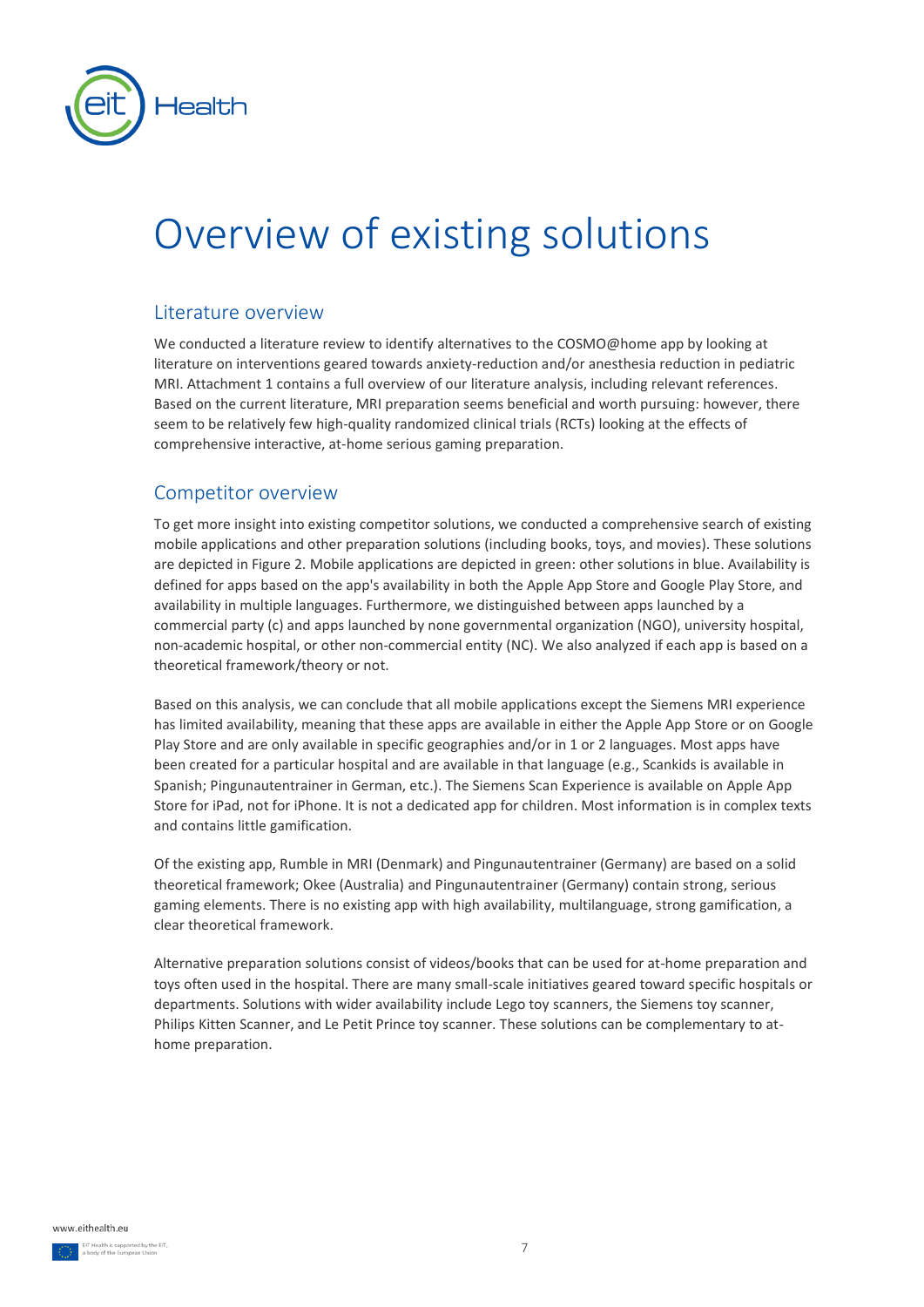



*Figure 2*. Overview of existing solutions to prepare pediatric patienst for their MRI scan.

## <span id="page-8-0"></span>Conclusion

Several sources of information were used for this stakeholder analysis, including interviews/customer interactions, workshops, questionnaires, and literature study. Based on these data, we conclude a clear need for an interactive, serious gaming app with high accessibility, and such a solution is currently not available in the market. Even though different stakeholders highlight different needs and sometimes provide different reasoning to come to those needs, many overlapping requirements were found from the analysis. Two main themes emerged from this analysis:

#### **1. Accessibility**

The feedback from different stakeholders indicates that the solution needs to be accessible. This means that it should be available in different languages so that children in different countries can use and understand the app, and the app is available in languages other than the official language of a country for minorities. It also means that the app needs to be available for iPhone and Android devices. Finally, several stakeholders indicated that the app should be freeof-charge for patients & their parents/caregivers to ensure optimal accessibility.

#### **2. Interactivity & serious gaming**

Different data sources indicated that the app needs to be fun to play for kids and needs to be interactive, gamified, and repeat content in various ways to ensure that as many children as possible grasp the learning goals after playing the app.

These themes are an essential input for further business case development. Moreover, they provide clear information about the requirements for converting the app from a prototype to a product, e.g., indicating the importance of adding multiple languages and making the app widely available. These recommendations will be taken into account in the further development of the app.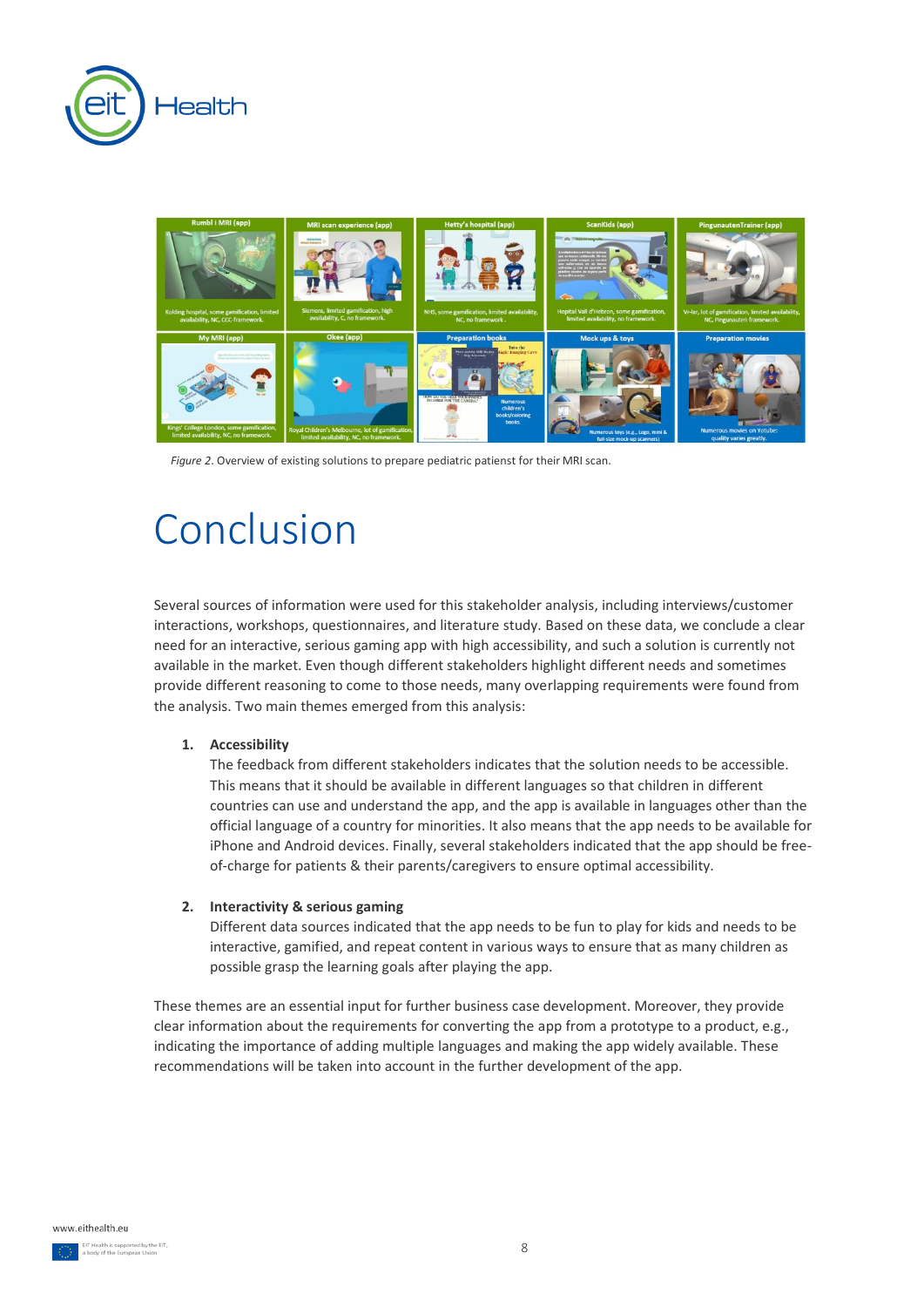

# <span id="page-9-0"></span>Attachment 1: MRI preparation for pediatric patients – scientific literature overview

### <span id="page-9-1"></span>Review method

This review summarizes the literature on MRI preparation for children. This overview aims to present both the current status quo in the literature and innovations going beyond it, based on recent and recently discussed publications. Literature was gathered using PubMed and Google Scholar. Scanning literature broadly was followed by a more narrow systematic search. An Initial Google Scholar query with the keywords 'review pediatric MRI preparation' limited to 2019 yielded current literature reviews on the topic (Janos et al, 2019; Dong et al, 2019), and recent original research publications with representative or innovative approaches. They were included and summarized. Papers referenced in these articles were then, in turn, read and summarized themselves if they met the criteria. This way, many articles were included through references from current literature reviews and articles from the initial Google Scholar query. A review on awake pediatric radiotherapy (RT) found this way (O'Connor & Halkett, 2018) had a strong systematic approach and lead to the inclusion of several articles on pediatric preparation for RT without anesthesia. As soon as scanning references failed to provide more suitable publications, systematic PubMed queries were used to find more literature. The terms MRI, MR, scan, and radiology, were combined with search terms associated with awake scanning (unsedated, nonsedated, awake); pediatric patient groups (pediatric, child, adolescent); preparation (preparation, supportive); and psychology-based interventions (psychological, psychosocial).

Results were then checked against more narrowly defined criteria to ensure they were relevant. Papers from this systematic search needed to be published between November 2017 and November 2019. They were more likely to be included if they covered the age group 3-11; were prospective, randomized, controlled or had more than 60 study subjects; provided less common measures for parent and child satisfaction, like in depth interviews or physiological assessments; had an intervention that was not a child-life specialists, mock scanner training, or a preparatory video; or had results with great statistical significance. More articles were included based on this search. Lastly, articles discussing effects of anesthesia on children were found through the references of papers on MRI preparation. All reviews and most interventional studies motivate pediatric MRI preparation with adverse effects of anesthesia on children, and thus quote literature on the topic. Among many publications on the issue, four recent ones were included that make strong cases or demonstrate what the discourse and literature on this hotly contested issue is like.

Papers were included based on either being detailed accounts of common preparation approaches or novel and well-executed in terms of their intervention or methods. Papers describing common approaches with little detail were excluded. For instance, Grissom et al (2015) provides great detail on child life specialist interventions. Other publications on the topic provided less detail and were thus not summarized. If articles published before 2017 are included, they had particular approaches not replicated later or were mentioned positively in current review papers.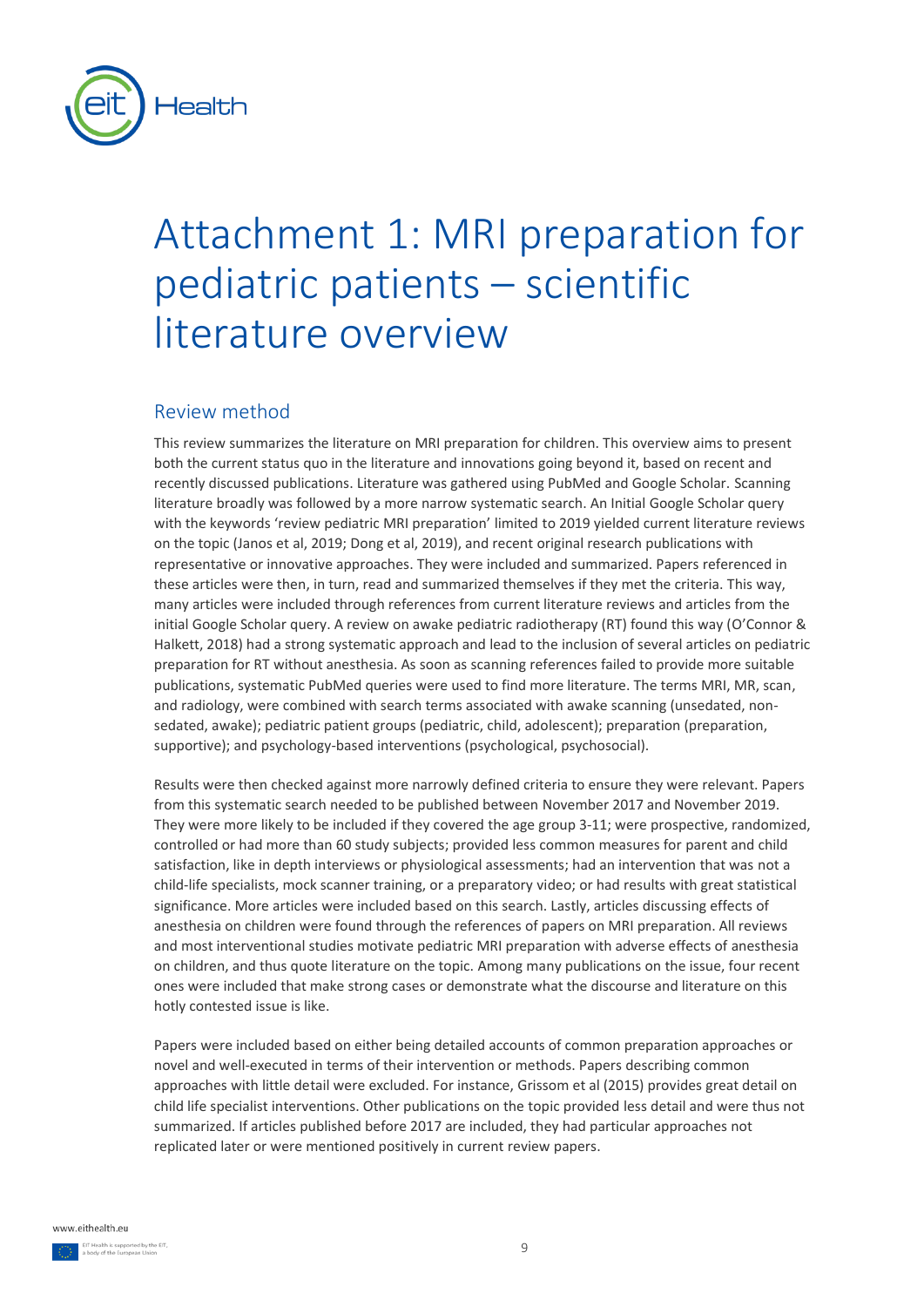

Further, the overview contains articles that were part of a previous internal literature overview on this topic from 2017. This is thus a comprehensive overview up to this point. Papers that were also included in this earlier review are marked as such. Some papers discussing preparation for awake pediatric radiotherapy (RT) are included alongside MRI publications. This is because professionals administering RT to children have very similar concerns and similar research interventions than those performing MRI. While RT and MRI are different in many ways, both require patients to lie motionless for a successful procedure and often require anesthesia to achieve good outcomes for pediatric patients.

### <span id="page-10-0"></span>Review results

Interventions differ between studies, but there are commonalities. Most publications in the area are case studies reporting on a single-center intervention to facilitate scans without anesthesia. The interventions for preparing children for MRI scanning that were found most frequently in the literature are:

- 1. hiring a child life specialist;
- 2. preparatory training with a (mock) MRI scanner;
- 3. audiovisual preparation materials like movies or VR experiences;
- 4. child-friendly MRI suites

Additionally, MRI scanning during sleep and sleep manipulation is routinely employed for infants but seems less effective for children above the age of four (Janos et al, 2019). Most reviewed interventions occur at the hospital; at home, preparation is often limited to information booklets. More comprehensive solutions to child MRI preparation are rare.

Although all interventions' reported effects to prepare children for MRI scanning vary, almost every article documents positive outcomes overall. Nearly every measure included in the intervention results in decreases in the anesthesia rate. MRI preparation seems to increase patient satisfaction consistently and to decrease child and caretaker anxiety. All medical professionals involved are usually pleased with the increased patient engagement a child-focused intervention brings. The few reports on financial and organizational outcomes are straightforward and similar across hospitals: they show that MRI preparation decreases work burden on clinical staff, reduces waiting times for patients, and is financially beneficial for hospitals, even when preparatory materials require initial investments and/or new hires (e.g. Runge et al, 2018). This is because anesthetics and anesthesiology staff are responsible for a major part of the organizational work and expenses for each individual scan (see e.g. Törnqvist et al, 2015).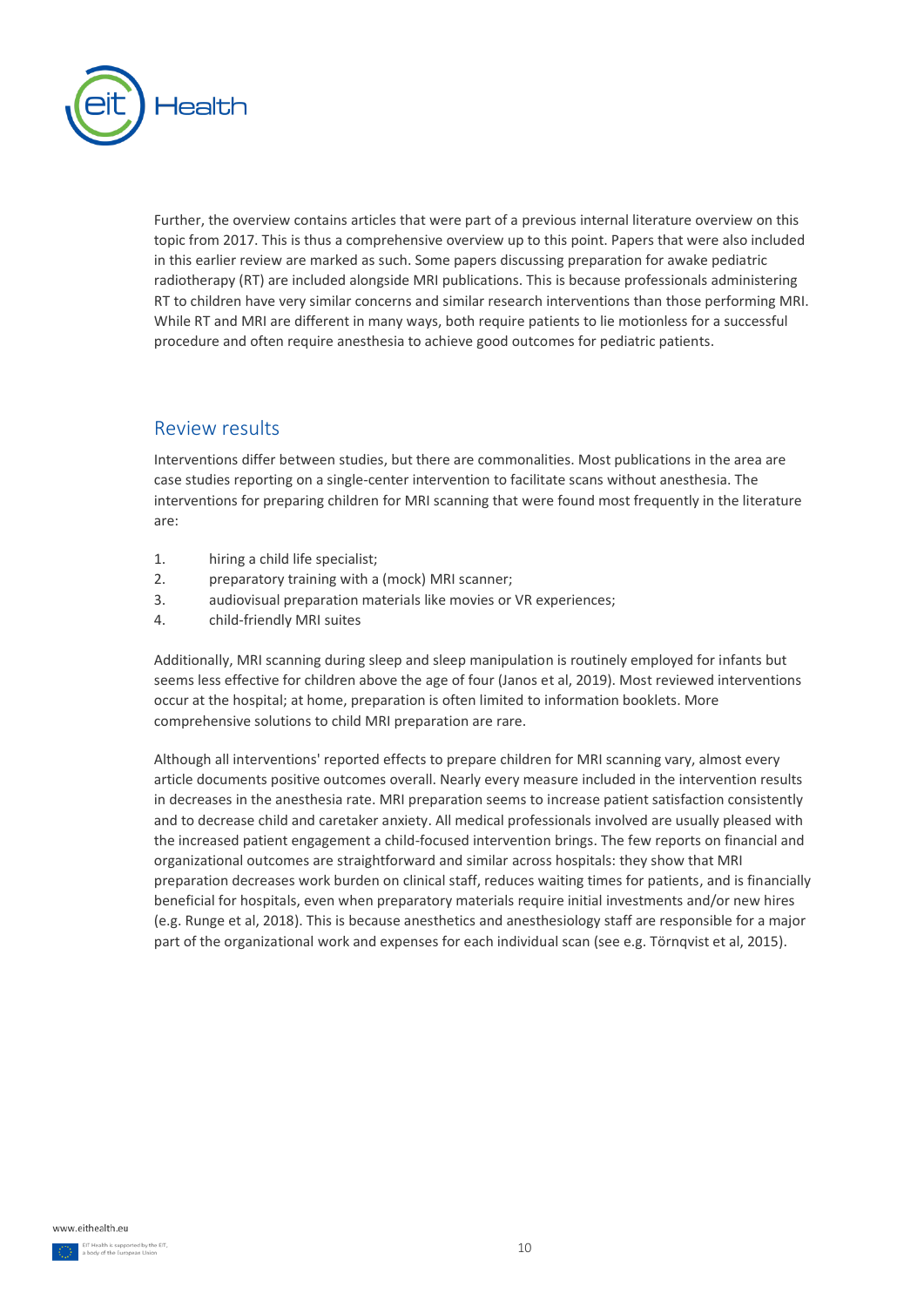

#### The table below summarizes the relevant literature that was included in this review.

| citation                   | location                                 | control<br>condition                | retrospective<br>/prospective | Sample<br>size            | Original summary                                                                                                                                                                                       |
|----------------------------|------------------------------------------|-------------------------------------|-------------------------------|---------------------------|--------------------------------------------------------------------------------------------------------------------------------------------------------------------------------------------------------|
| Janos et al 2019           | multiple locations                       | $NA$ – review<br>paper              | NA - review<br>paper          | $NA -$<br>review<br>paper | Review discussing current interventions and<br>research about pediatric MRI and child preparation.                                                                                                     |
| Xu et al 2019              | Presbyterian NY,<br>USA, with Siemens    | no control<br>condition             | retrospective                 | $N = 4234$                | Children were introduced to MRI with Marvel<br>superhero-based educational materials and<br>performed well in awake scans.                                                                             |
| Kada et al 2019            | Bergen, Norway                           | $NA - no$<br>intervention<br>tested | prospective                   | $N=22$                    | 22 qualitative interviews with children and their<br>parents discussed their MRI coping experience.                                                                                                    |
| Heve et al 2019            | Children's hospital<br>Philadelphia, USA | no control<br>condition             | retrospective                 | $N = 350$                 | Retrospective review of pediatric appendicitis<br>patients shows that MRI without anesthesia is highly<br>accurate for the diagnosis of appendicitis.                                                  |
| Perez et al 2019           | Toronto, Canada                          | control<br>condition                | prospective                   | $N=57$                    | Contact with a therapy dog around their MRI scan<br>reassured children, but did not make a significant<br>difference for scan quality.                                                                 |
| O'Connor &<br>Halkett 2018 | multiple locations                       | $NA$ – review<br>paper              | $NA$ – review<br>paper        | $NA -$<br>review<br>paper | Helpful systematic discussion of over 1000 studies<br>about anesthesia reduction interventions for<br>pediatric radiotherapy patients. Applies to MRI<br>preparation.                                  |
| Runge et al 2018           | Lillebaelt Hospital<br>Kolding, Denmark  | control<br>condition                | prospective                   | $N = 81$                  | An app for home use, radiographer training, a<br>childrens' lounge and a child-friendly MRI room<br>decreased anesthesia for age 4-6 from 57% to 5%,<br>maintained image quality & cost-effectiveness. |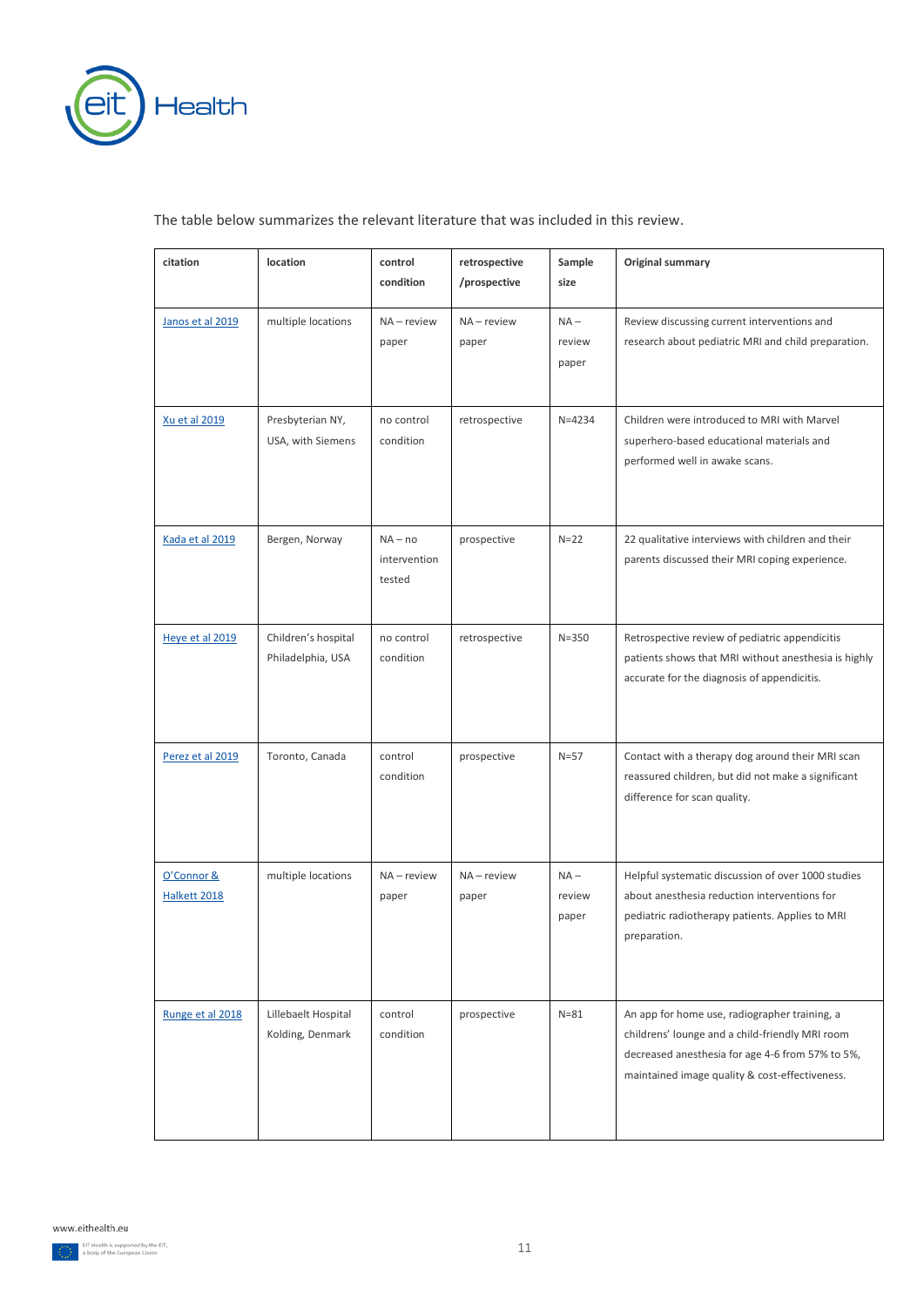

| Walker et al 2018       | St. Jude, Memphis,<br>TN, USA                    | $NA - no$<br>intervention<br>tested | prospective   | $N = 101$  | A majority of 101 child caregivers was positive about<br>MRI without anesthesia when asked about it in<br>interviews, and provided further suggestions on<br>pediatric MRI preparation.                 |
|-------------------------|--------------------------------------------------|-------------------------------------|---------------|------------|---------------------------------------------------------------------------------------------------------------------------------------------------------------------------------------------------------|
| Pahade et al 2018       | six US hospitals                                 | $NA - no$<br>intervention<br>tested | prospective   | $N = 1161$ | Analysis of over 1000 surveys with MRI & CT patients<br>and caregivers of pediatric MRI & CT patients, about<br>their preferences of receiving information about<br>MRI.                                |
| Hogan et al 2018        | Presbyterian<br>NY/Morgan Stanley,<br><b>USA</b> | control<br>condition                | prospective   | $N=50$     | A randomized controlled trial finds that prior video<br>education improves relaxation and procedural<br>understanding scores for pediatric MRI patients.                                                |
| McGlashan et al<br>2018 | Nottingham<br>Children's Hospital,<br>UK         | control<br>condition                | prospective   | $N=21$     | A preparation video allowed for pediatric MRI<br>without anesthesia and was found helpful in<br>questionnaires - both for neurologically healthy<br>controls and children with a neurological disorder. |
| Rothman et al<br>2016   | Soroka U Medical,<br>Beersheva, Israel           | control<br>condition                | prospective   | $N = 121$  | An intervention including simulator practice, a movie<br>and booklet was associated with decreased need for<br>anesthesia among children undergoing MRI scans.                                          |
| Nordahl et al<br>2016   | <b>UC Davis Imaging</b><br>Research, USA         | no control<br>condition             | prospective   | $N=17$     | A behavior analyst successfully used a mock scanner<br>to prepare children with autism (ASD) for awake MRI<br>scans. Children were aided further with in-bore<br>solutions during their scans.          |
| Jernigan et al<br>2016  | ten US hospitals                                 | $NA - no$<br>intervention<br>tested | prospective   | $N = 1493$ | Usable as a methods reference for comparing<br>imaging across sites. Not an intervention study;<br>reports behavior, brain imaging, and genotypes from<br>over 1000 developmentally typical children.   |
| Grissom et al<br>2015   | St. Jude, Memphis,<br>TN, USA                    | control<br>condition                | retrospective | $N = 116$  | A child-life specialist successfully reduced anxiety in<br>pediatric radiotherapy patients. The paper specifies                                                                                         |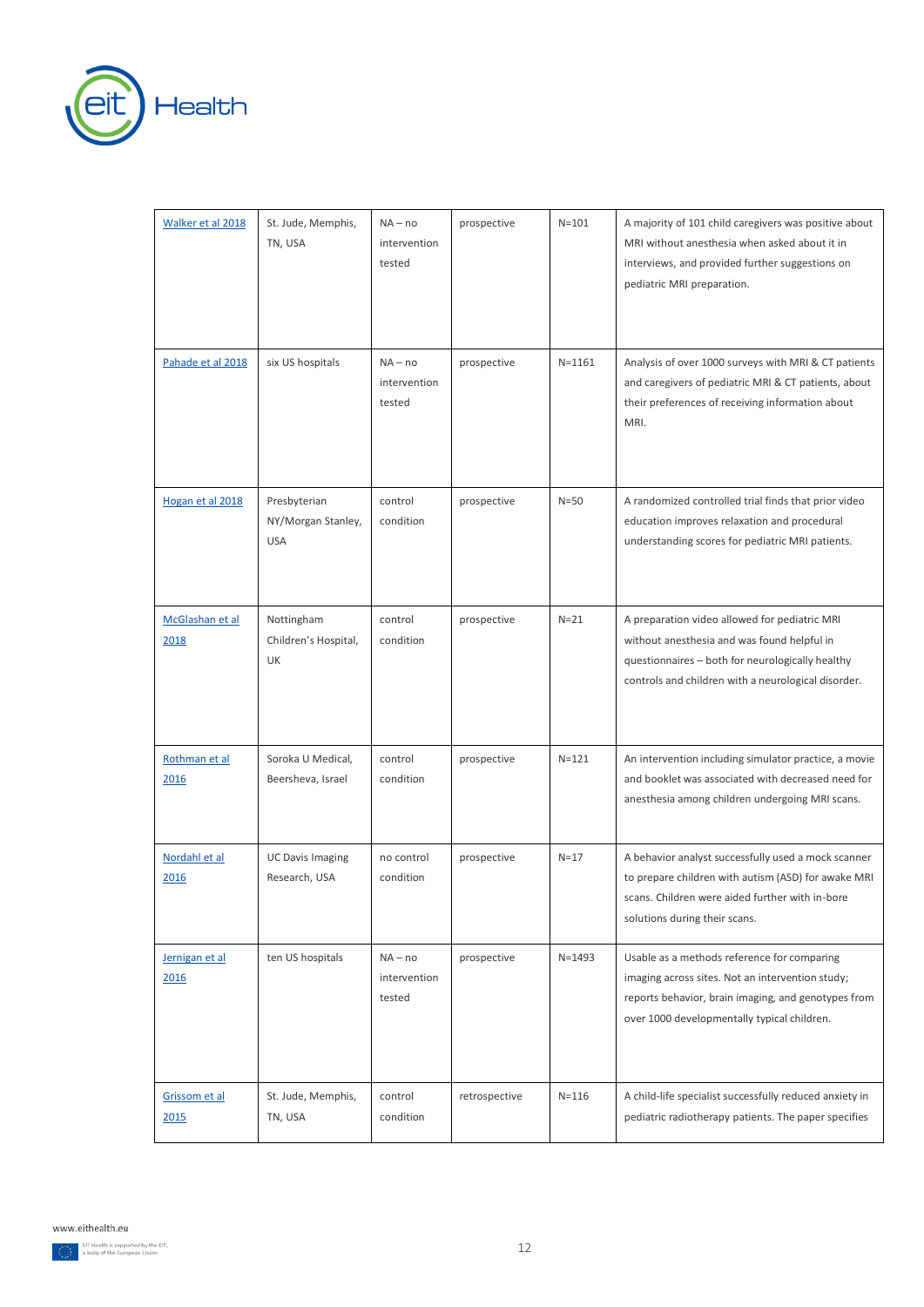

r

|                                    |                                      |                         |             |           | dimensions along which the child life specialist<br>adapts their intervention.                                                                                                                         |
|------------------------------------|--------------------------------------|-------------------------|-------------|-----------|--------------------------------------------------------------------------------------------------------------------------------------------------------------------------------------------------------|
| Törngvist et al<br>2015            | Skåne U Hospital,<br>Lund, Sweden    | control<br>condition    | prospective | $N=69$    | A storybook and audiovisual material before and<br>during an MRI scan permitted awake scans with<br>similar quality to anesthetized scans. Parent<br>satisfaction was higher, treatment costs lower.   |
| Vannest et al<br>2014              | Cincinnati<br>Children's, OH, USA    | no control<br>condition | prospective | $N = 220$ | After a desensitization protocol, researchers<br>scanned either during a child's natural sleep or with<br>a behavioral protocol that used a practice session,<br>exploration and tangible reinforcers. |
| <b>Barnea-Goraly et</b><br>al 2014 | Stanford, CA, USA                    | control<br>condition    | prospective | $N = 222$ | Behavioral training with either cheap or commercial<br>mock MRI-scanners yielded high scan success rates<br>for both diabetic and non-diabetic children.                                               |
| Dean et al 2014                    | Providence, RI, USA<br>or London, UK | no control<br>condition | prospective | $N = 220$ | A protocol permitted MRI scans during sleep without<br>anesthesia in children younger than 4.                                                                                                          |
| Tsai et al 2013                    | Taipei Veterans<br>General, Taiwan   | control<br>condition    | prospective | $N=19$    | Various therapeutic play measures before<br>radiotherapy reduced several anxiety measures.<br>Notable for its diverse theory-driven intervention<br>design.                                            |

<span id="page-13-0"></span>www.eithealth.eu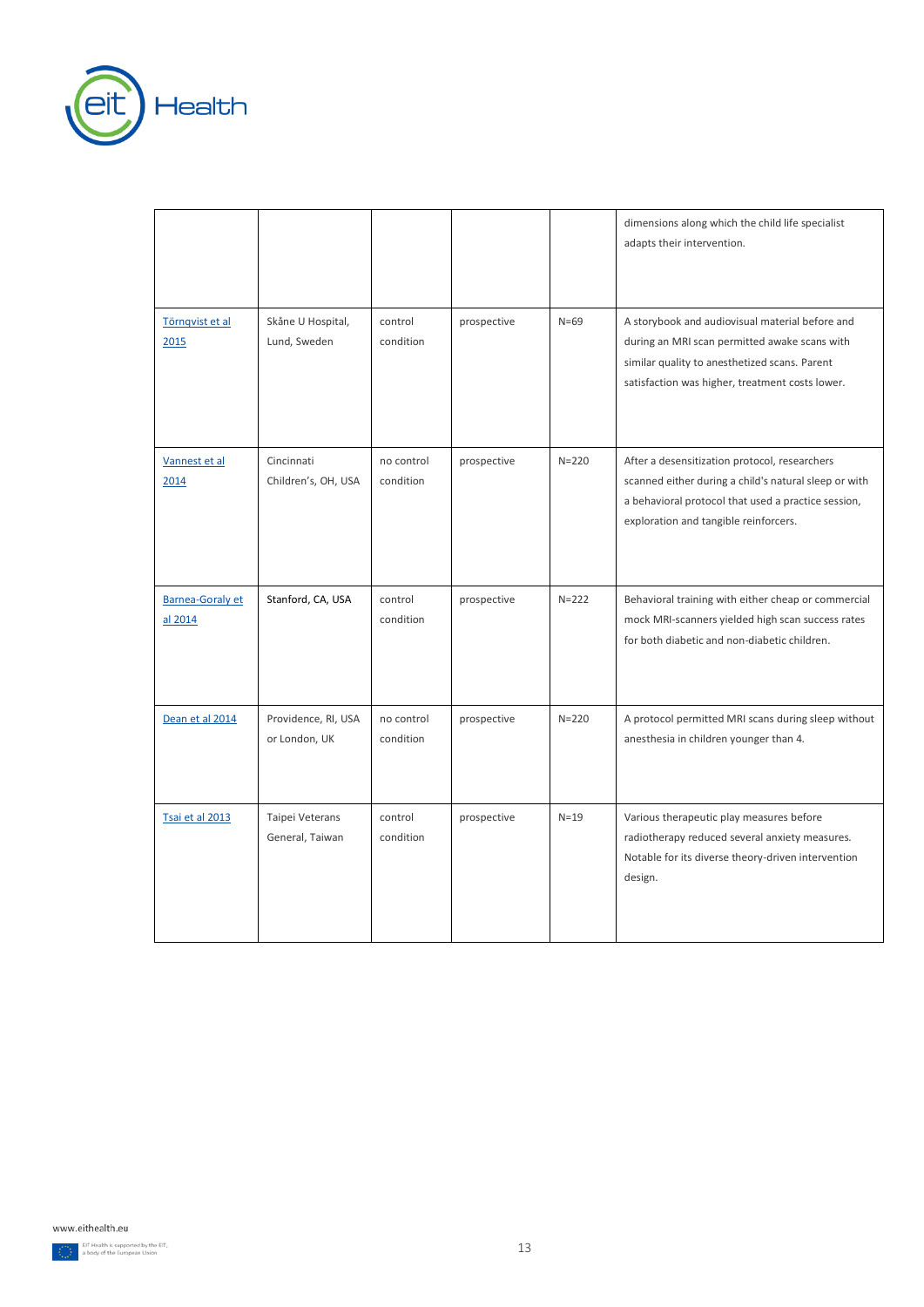

# Attachment 2: Questionnaire results application specialists

## <span id="page-14-0"></span>Respondents

Respondents came from the following markets:

| Region         | # participants |
|----------------|----------------|
| Australia      | 3              |
| <b>Benelux</b> | 5              |
| <b>CEE</b>     | $\overline{2}$ |
| <b>DACH</b>    | 11             |
| France         | 5              |
| Iberia         | $\overline{2}$ |
| India          | 3              |
| Japan          | 3              |
| Latam          | 3              |
| <b>MET</b>     | 3              |
| <b>Nordics</b> | 6              |
| North America  | 14             |
| <b>RCA</b>     | 3              |
| SE Asia        | 5              |
| UK             | 3              |

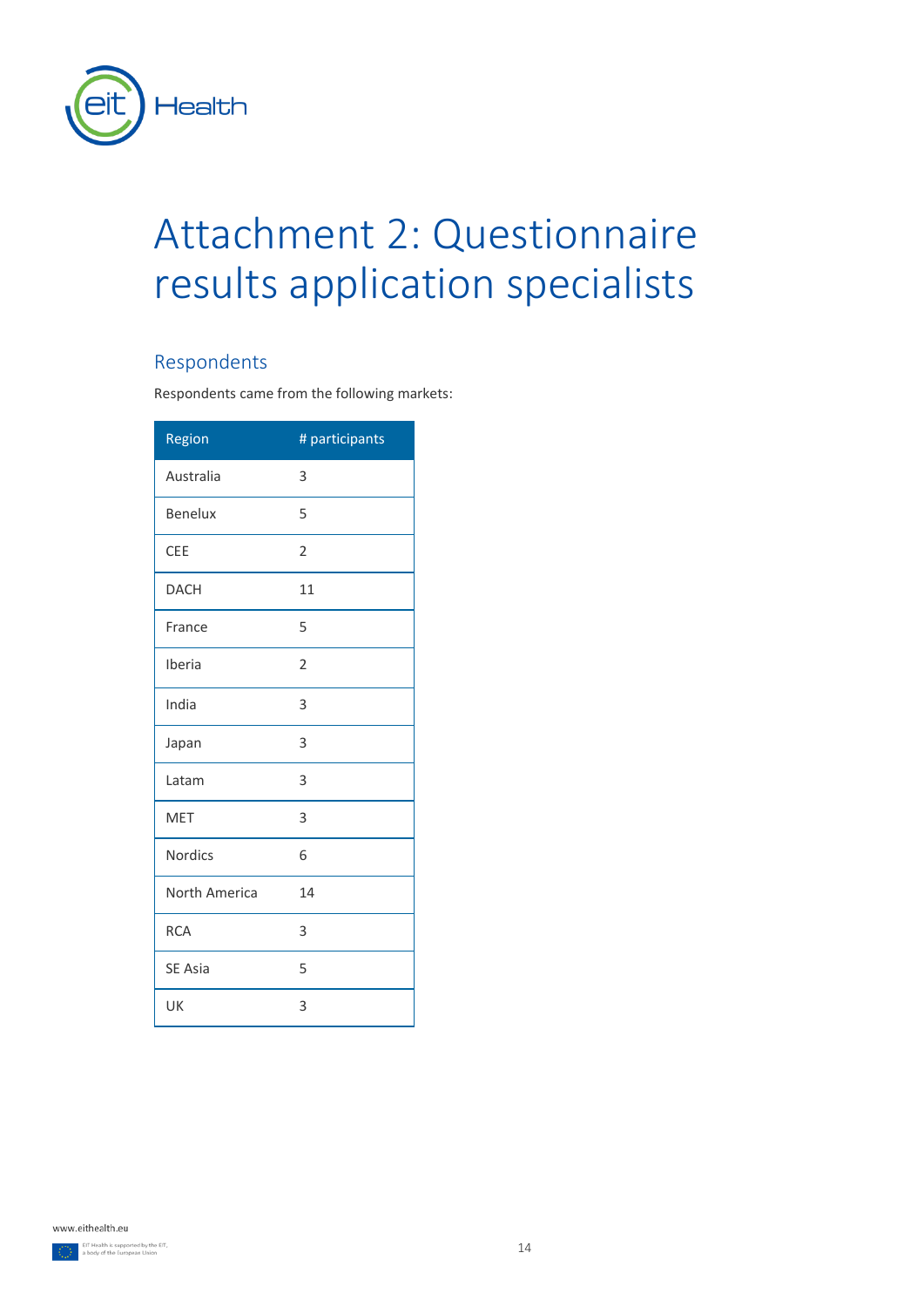

## <span id="page-15-0"></span>Interest & willingness to pay



How interested do you think "your" hospital would be in …? How willing do you think "your" hospital would be to pay for …? Scale: 1 (not at all)- to 5 (very).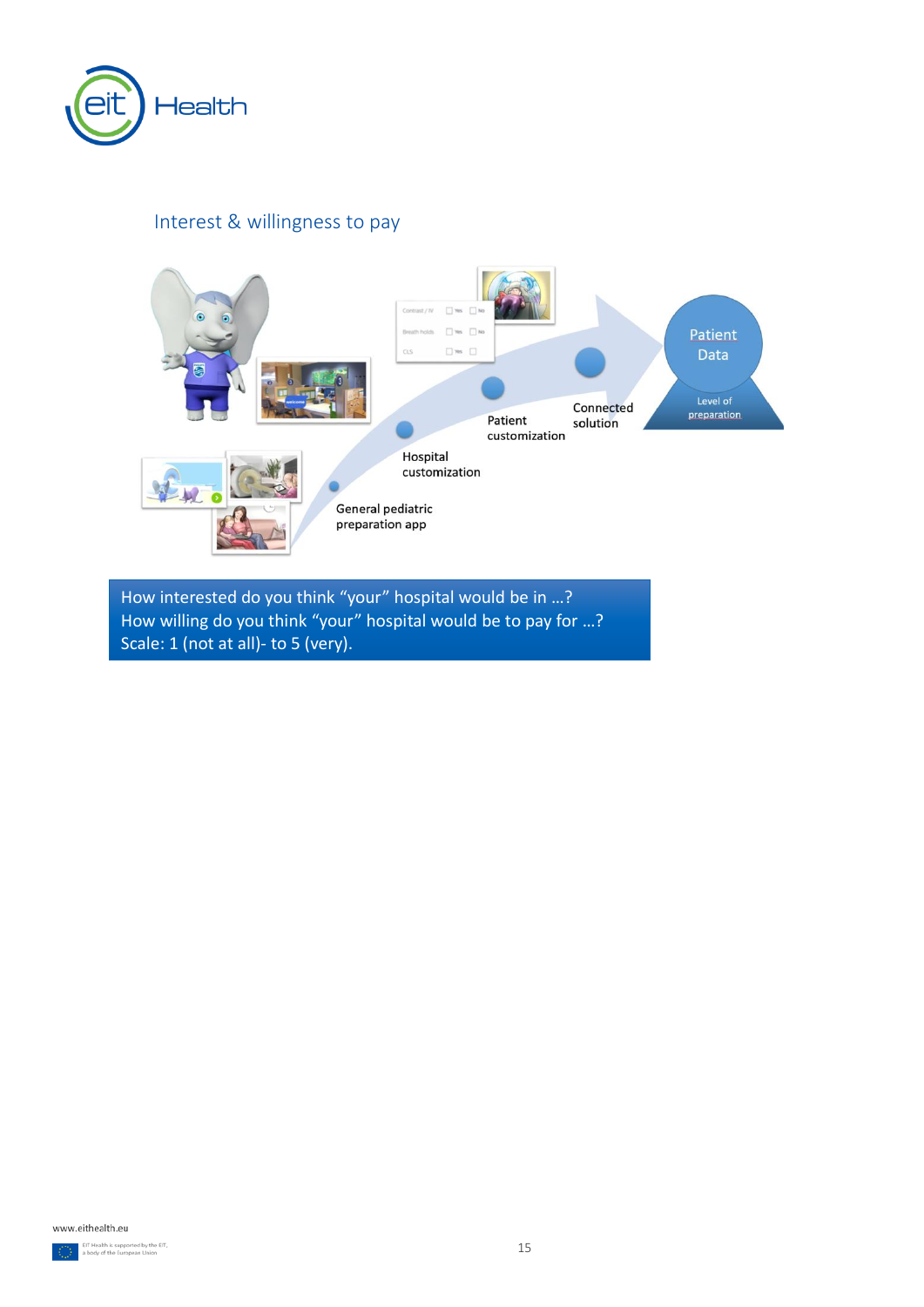



|        | <b>Generic</b> | <b>Tailored</b> | <b>Connected</b> |
|--------|----------------|-----------------|------------------|
| mean   | 4.42           | 4.32            | 4.19             |
| median |                |                 |                  |
|        |                |                 |                  |

How willing do you think "your" hospital would be to pay for …? Scale: 1 (not at all)- to 5 (very).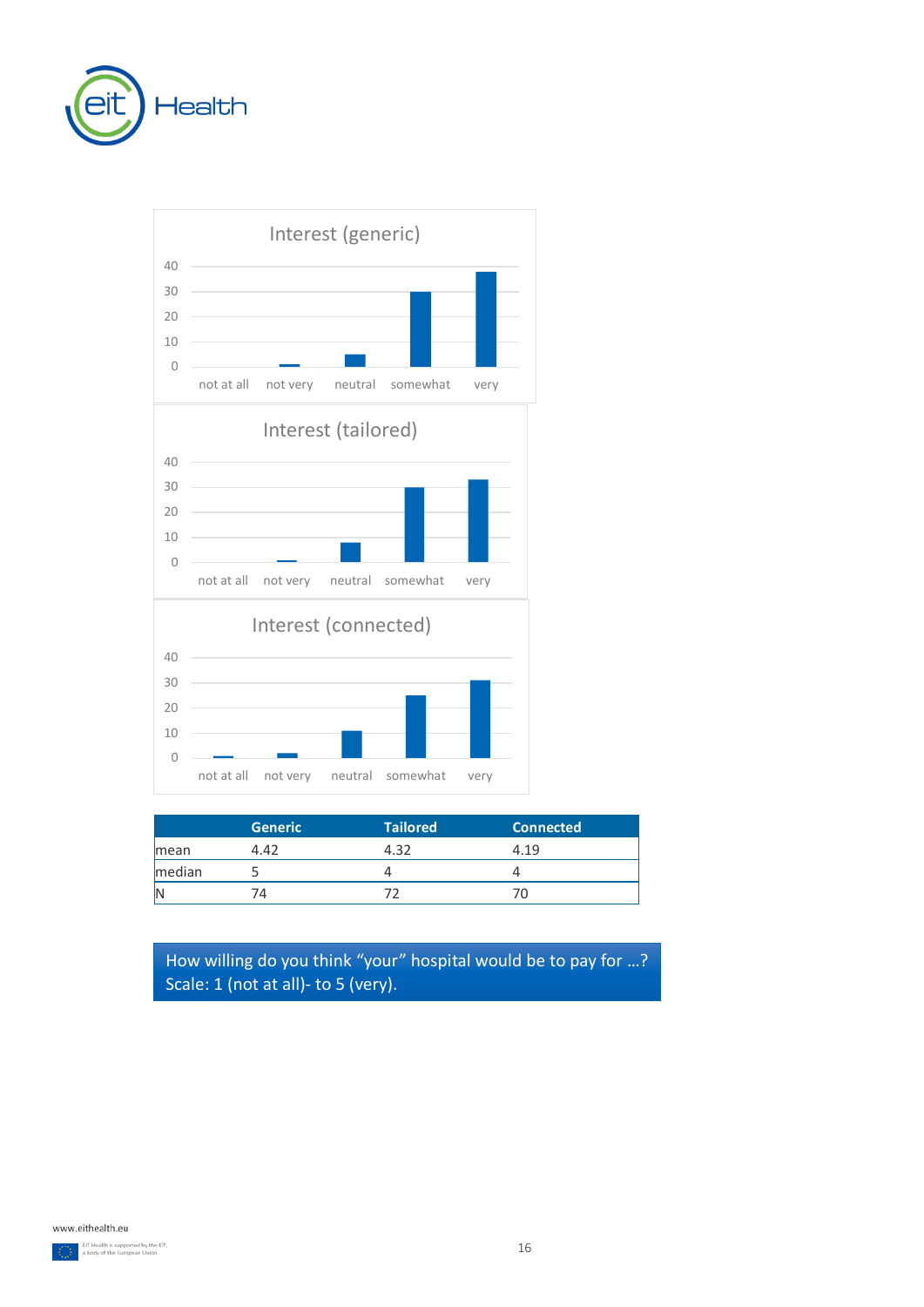



|        | <b>Generic</b> | <b>Tailored</b> | Connected |
|--------|----------------|-----------------|-----------|
| mean   | 3.32           | 3.42            | 3.51      |
| median |                |                 |           |
|        | 58             | 69              |           |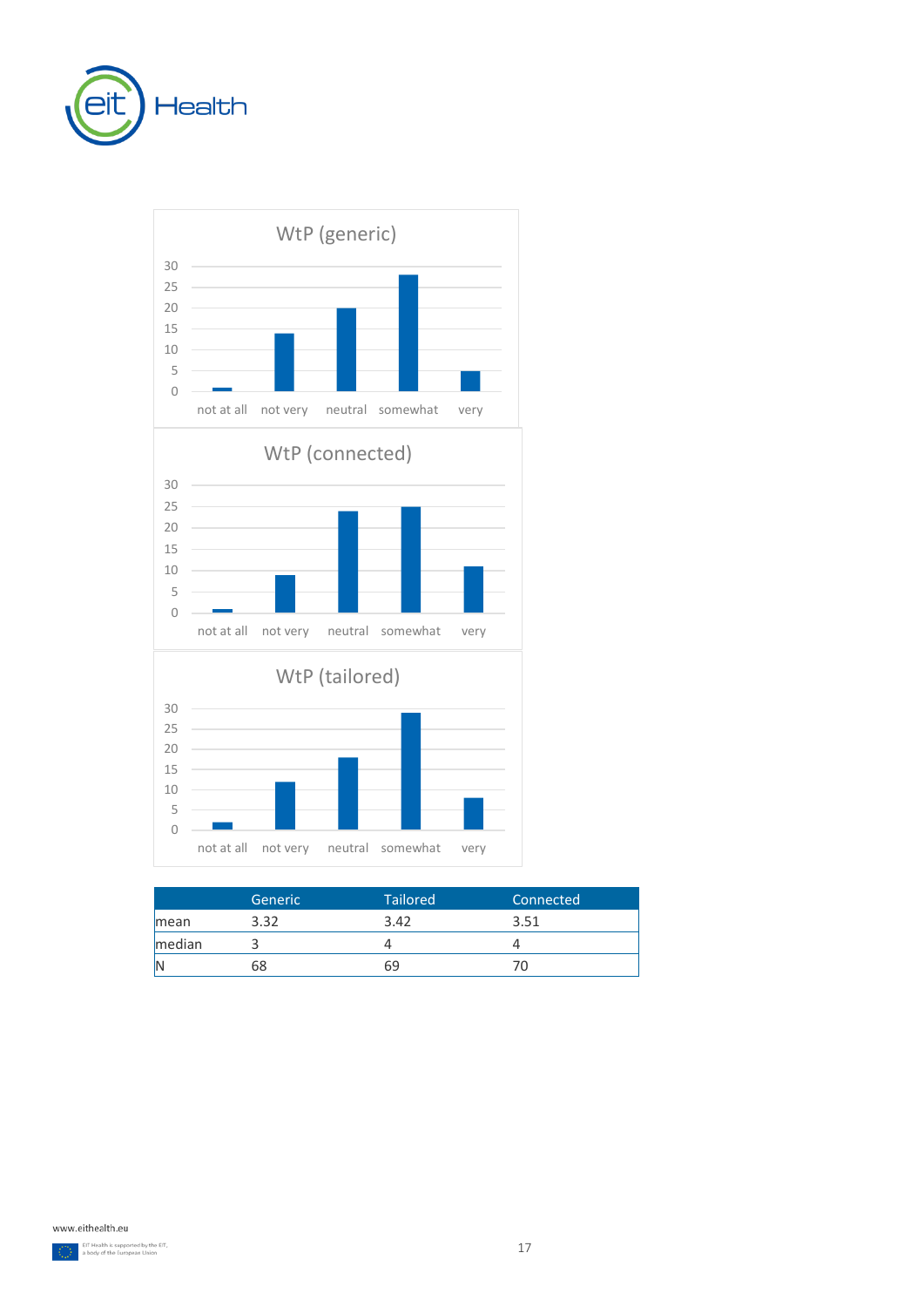

## <span id="page-18-0"></span>References

Barnea-Goraly N et al; **High success rates of sedation-free brain MRI scanning in young children using simple subject preparation protocols with and without a commercial mock scanner**--the Diabetes Research in Children Network (DirecNet) experience. Pediatr Radiol. 2014 Feb;44(2):181-6. doi: 10.1007/s00247-013-2798-7. Epub 2013 Oct 6. PubMed PMID: 24096802; PubMed Central PMCID: PMC3946760

Dean, D. C., Dirks, H., O'Muircheartaigh, J., Walker, L., Jerskey, B. A., Lehman, K., … Deoni, S. C. L. (2014). **Pediatric neuroimaging using magnetic resonance imaging during non-sedated sleep**. Pediatric Radiology, 44(1), 64–72. http://doi.org/10.1007/s00247-013-2752-8

Heye, P., Saavedra, J. S., Victoria, T., & Laje, P. (2019). **Accuracy of unenhanced, non-sedated MRI in the diagnosis of acute appendicitis in children**. Journal of Pediatric Surgery. doi:10.1016/j.jpedsurg.2019.10.039

Janos, S., Schooler, G. R., Ngo, J. S., & Davis, J. T. (2019). **Free-breathing unsedated MRI in children: Justification and techniques**. Journal of Magnetic Resonance Imaging, 50(2), 365-376. doi:10.1002/jmri.26644

Kada, S., Satinovic, M., Booth, L., & Miller, P. K. (2019). **Managing discomfort and developing participation in nonemergency MRI: Children's coping strategies during their first procedure**. Radiography, 25(1), 10-15. doi:10.1016/j.radi.2018.06.009

O'Connor, M., & Halkett, G. K. (2018). **A systematic review of interventions to reduce psychological distress in pediatric patients receiving radiation therapy**. Patient Education and Counseling, 102(2), 275-283. doi:10.1016/j.pec.2018.09.023

Pahade, J. K., Trout, A. T., Zhang, B., Bhambhvani, P., Muse, V. V., Delaney, L. R., … Goske, M. J. (2018). **What Patients Want to Know about Imaging Examinations: a Multiinstitutional U.S. Survey in Adult and Pediatric Teaching Hospitals on Patient Preferences for Receiving Information before Radiological Examinations**. Radiology, 287(2), 554-562. doi:10.1148/radiol.2017170592

Grissom, S., Boles, J., Bailey, K., Cantrell, K., Kennedy, A., Sykes, A., & Mandrell, B. N. (2015). **Play-based procedural preparation and support intervention for cranial radiation**. Supportive Care in Cancer, 24(6), 2421-2427. doi:10.1007/s00520-015-3040-y

Hogan, D., DiMartino, T., Liu, J., Mastro, K. A., Larson, E., & Carter, E. (2018). **Video-based education to reduce distress and improve understanding among pediatric MRI patients: a randomized controlled study**. Journal of Pediatric Nursing, 41, 48-53. doi:10.1016/j.pedn.2018.01.005

McGlashan HL, Dineen RA, Szeszak S, Whitehouse WP, Chow G, Love A, et al. **Evaluation of an internet-based animated preparatory video for children undergoing non-sedated MRI**. Br J Radiol 2018; 0: 20170719.

Nordahl, C.W., Mello, M., Shen, A.M. et al. **Methods for acquiring MRI data in children with autism spectrum disorder and intellectual impairment without the use of sedation**. J Neurodevelop Disord 8, 20 (2016) doi:10.1186/s11689-016-9154-9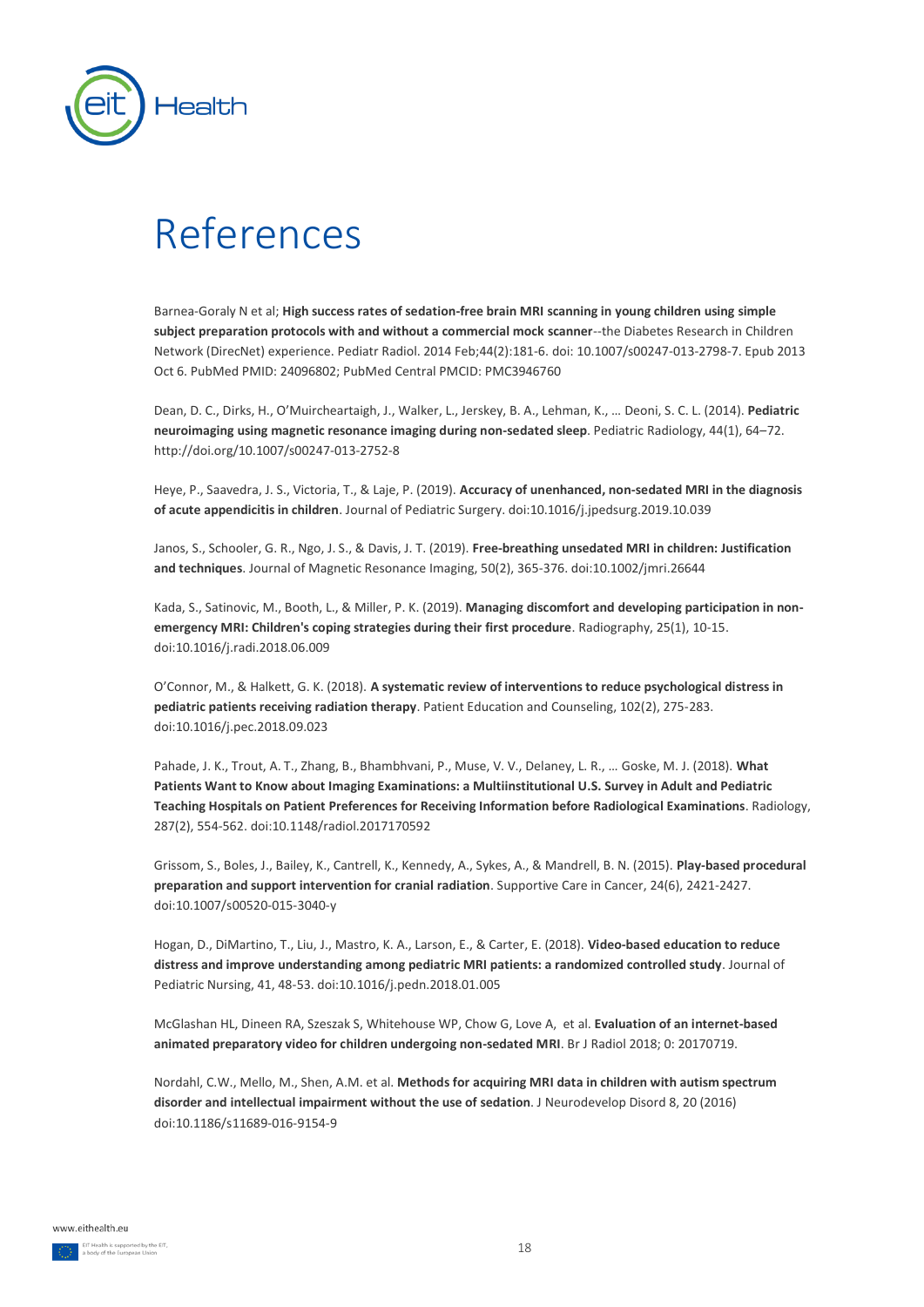

Perez, M., Cuscaden, C., Somers, J. F., Simms, N., Shaheed, S., Kehoe, L. A., … Greer, M. C. (2019). **Easing anxiety in preparation for pediatric magnetic resonance imaging: a pilot study using animal-assisted therapy**. Pediatric Radiology, 49(8), 1000-1009. doi:10.1007/s00247-019-04407-3

Rothman S, Gonen A, Vodonos A, Novack V, Shelef I. (2016). **Does preparation of children before MRI reduce the need for anesthesia? Prospective randomized control trial**. Pediatr Radiol. [Epub ahead of print] PubMed PMID: 27314584.

Runge, S. B., Christensen, N. L., Jensen, K., & Jensen, I. E. (2018). **Children centered care: Minimizing the need for anesthesia with a multi-faceted concept for MRI in children aged 4–6**. European Journal of Radiology, 107, 183- 187. doi:10.1016/j.ejrad.2018.08.026

Törnqvist, E., Månsson, Å., & Hallström, I. (2015). **Children having magnetic resonance imaging: a preparatory storybook and audio/visual media are preferable to anesthesia or deep sedation**. Journal of Child Health Care, 19(3), 359-369. doi:10.1177/1367493513518374

Y.L. Tsai, S.C. Tsai, S.H. Yen, K.L. Huang, P.F. Mu, H.C. Liou, T.T. Wong, I.C. Lai, P. Liu, H.L. Lou, I.T. Chiang, Y.W. Chen, **Efficacy of therapeutic play for pediatric brain tumor patients during external beam radiotherapy**, Childs Nerv. Syst. 29 (7) (2013) 1123–1129.

Vannest J, Rajagopal A, Cicchino ND, Franks-Henry J, Simpson SM, Lee G, Altaye M, Sroka C, Holland SK; CMIND Authorship Consortium. **Factors determining success of awake and asleep magnetic resonance imaging scans in nonsedated children**. Neuropediatrics. 2014 Dec;45(6):370-7. doi: 10.1055/s-0034-1387816. Epub 2014 Aug 21.

Walker, B., Conklin, H. M., Anghelescu, D. L., Hall, L. P., Reddick, W. E., Ogg, R., & Jacola, L. M. (2018). **Parent perspectives and preferences for strategies regarding nonsedated MRI scans in a pediatric oncology population**. Supportive Care in Cancer, 26(6), 1815-1824. doi:10.1007/s00520-017-4009-9

Xu, H. S., Cavaliere, R. M., & Min, R. J. (2019). **Transforming the Imaging Experience While Decreasing Sedation Rates**. Journal of the American College of Radiology. doi:10.1016/j.jacr.2019.08.005